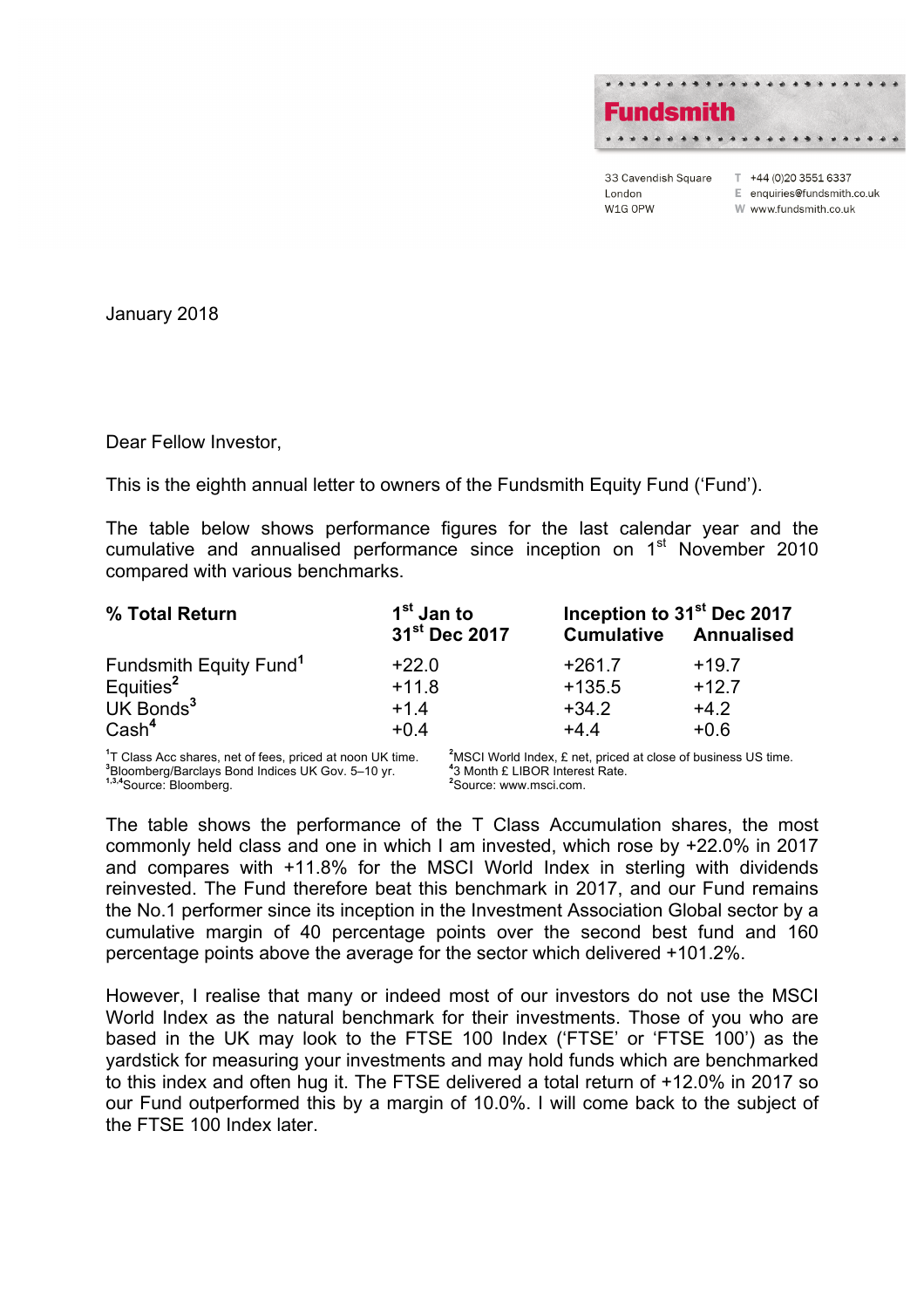Last year in order to describe our Fund's performance for the year I quoted the commentator's cliché that football is a game of two halves, because in 2016 a strong first half performance by our Fund contrasted with a weaker second half of the year. In 2017 we experienced what stock market commentators often describe as a sector 'rotation' in which the sectors in which we are invested mostly fell out of favour and share prices of those companies underperformed, whilst other sectors which we do not own performed well—in particular the bank sector.

This 'rotation' seems to have occurred as a result of expectations about a pick-up in economic growth leading to a potential recovery in the performance of cyclical stocks, especially after the election of Donald Trump as US President in early November with predictions that his economic policies would stimulate more rapid growth in the US economy.

The commentator's quote I wish to use to describe this year's performance is from Yogi Berra, the American baseball player, manager and coach, who had some deceptively simplistic or seemingly illogical aphorisms. One of my favourites is 'You can observe a lot by watching' which I think some people would do well to consider. However, the one which I think expresses the performance of the Fund and market in 2017 is 'It's déjà vu all over again'. What have we experienced in December? A fall in technology sector shares and a rise in bank shares in anticipation of the next rise in interest rates by the Federal Reserve Bank (being a stickler for at least attempting to use language correctly, I refuse to use the popular term 'hike' to describe the Fed's actions as the dictionary definition of this in context is a sharp increase. I am fairly confident that is not what we are getting. My concern about correct usage may not be to everybody's liking but in my view we should use language more carefully than many modern commentators do as it is after all our main means of communication).

When judging these events, the fact that we seem to have seen this movie before might lead us to conclude that we know how it will end.

I can now trace back five years of market commentary that has warned that shares of the sort we invest in, our strategy and our Fund would underperform. During that time the Fund has risen in value by over 175%. The fact that you would have foregone this gain if you had followed their advice will of course be forgotten by them if or when their predictions that our strategy will underperform the 'value' strategy of buying cyclicals, financials and assorted junk pays off for a period.

You or they might well counter by saying that this past outperformance is all very well but it does not help you in making a decision on whether to own our Fund from today, which must surely be determined by its future performance or as the legalese goes 'Past performance is not necessarily a guide to future performance'. I think the key word in that sentence is 'necessarily'.

Let me offer a couple of thoughts on that.

The first problem is of course that the commentators upon whom you might rely may simply be wrong. I have lost track of the number of analysts, commentators and pundits who predicted that: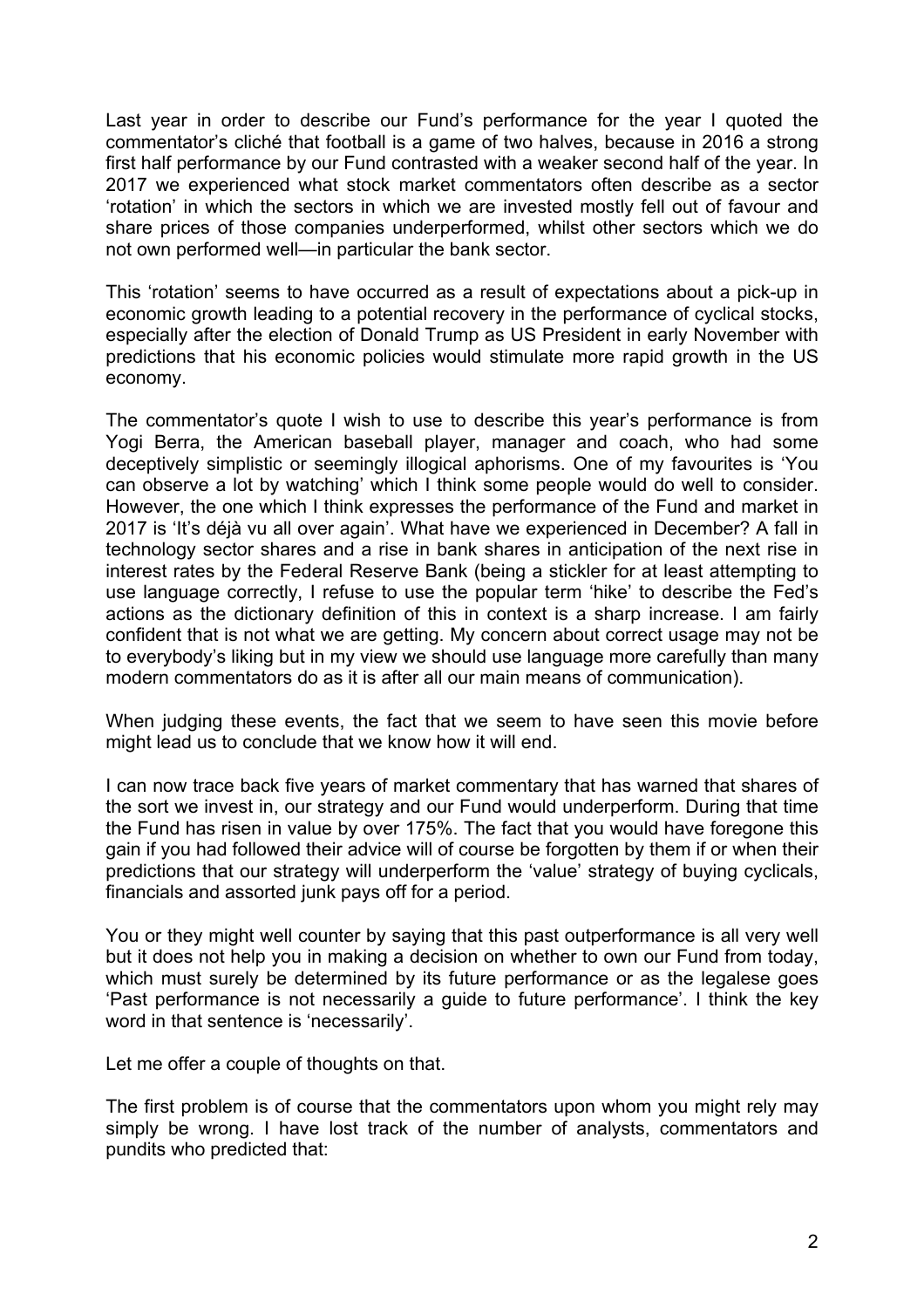- The UK would vote for 'Remain' in the Brexit referendum
- The UK would enter a recession immediately if it voted to 'Leave' the EU
- Donald Trump would not become President
- Narendra Modi would not become Prime Minister of India
- Narendra Modi's economic reforms would fail
- Theresa May would have such a resounding victory in the 2017 election that Labour would disintegrate
- Angela Merkel would sweep to victory in the German elections
- President Trump's tax reform bill would not be passed by the US legislature

In some cases, they have a 'Full House' having made all these predictions. The fact that they have been shown to be comprehensively wrong does not seem to stop them from giving us the dubious benefit of further predictions. In this regard they remind me of the broker who was always wrong and who is mentioned in the book 'Hedgehogging' by Barton Biggs, the strategist and hedge fund manager. Biggs found him useful to talk to because once the broker had given his views on what would happen or what to do. Biggs knew that the opposite was bound to be correct. For what it's worth, my diagnosis of the problem for these commentators who seem to emulate this broker is that they are experiencing role confusion. They seem to have forgotten that their role is to report events accurately and have decided that instead they need to influence the outcome to one they desire. They also seem to have missed the point that voicing your views in an echo chamber is not likely to lead to a challenging debate in which to test your opinions.

Thankfully, I spend little or no time trying to apply predictions about macro events in order to manage our portfolio. However, that does not mean that I do not think about them. As I have maintained for most of the decade since the Financial Crisis, looking back to the Great Depression for an analogy that would enable us to understand these events and form a view of how they may unfold is probably a mistake.

A better analogy may be the Long Depression of 1873–96 when a new industrial power came on stream and caused a wave of deflation as it could manufacture goods cheaper than in the Old World. That industrial power was America after the Civil War. The Long Depression was also preceded by a collapse of part of the banking system. Sound familiar?

The wave of deflation we have been experiencing has been caused by a number of factors. These include the rise of China as the world's greatest industrial power, other cheap manufacturers (South Korea, Thailand, Vietnam, India and Malaysia for example) and the offshoring of manufacturing to cheap manufacturers under free trade agreements, such as Mexico under NAFTA, which so exorcises President Trump. The situation now is probably worse than it was during the Long Depression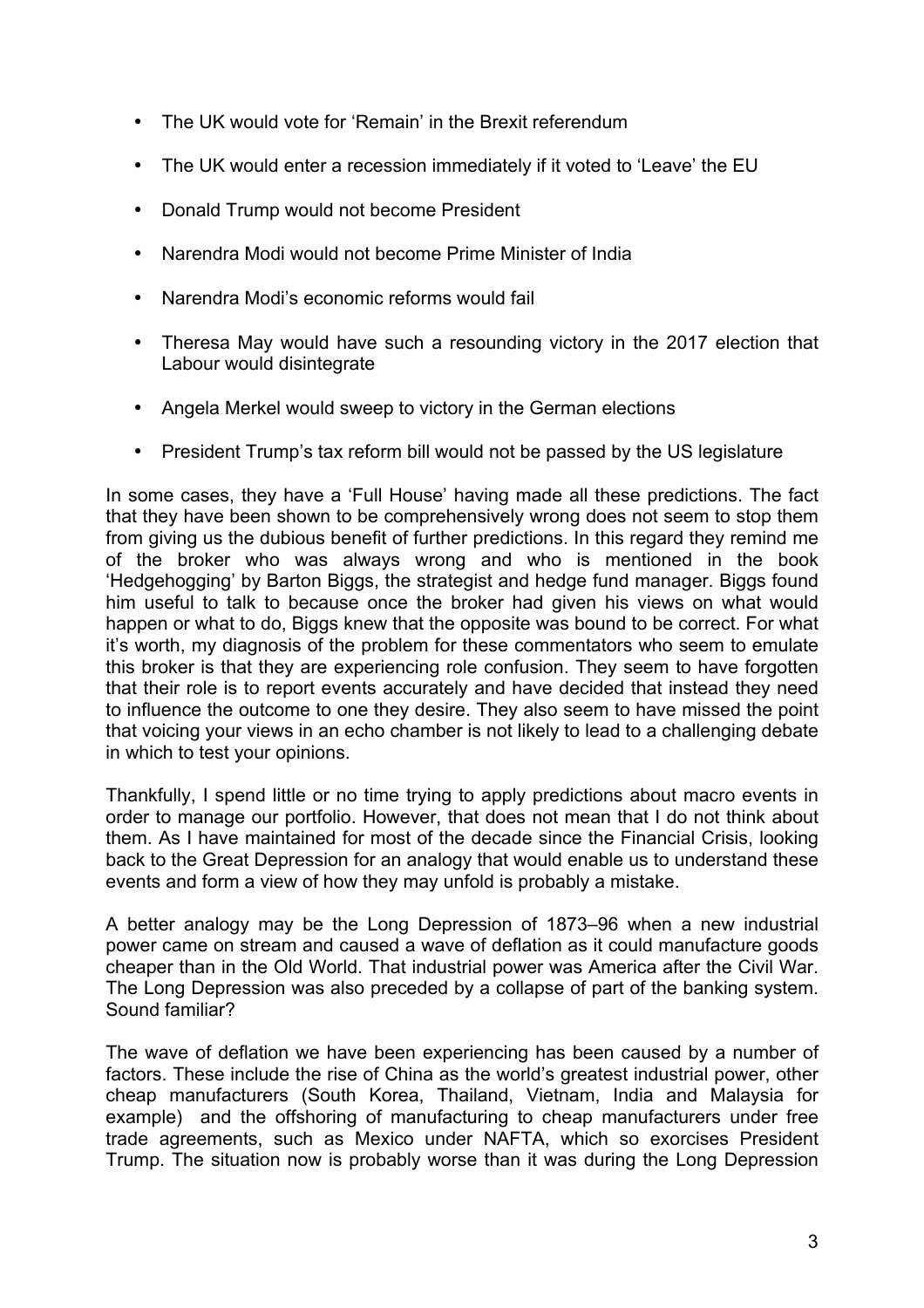insofar as then there was virtually no international competition in services whereas now in our connected world there is in software (India) and call centres (the Philippines), for example. Plus there is the rise of the so-called gig economy in which the internet, casual employment and the sharing of assets have made price comparisons easier, and have driven down prices and returns in retail (Amazon), transport (Uber) and lodging (Airbnb), for example.

If the closest analogy for the events which we have experienced since the Financial Crisis is the Long Depression, we may be barely half way through it simply on the basis of elapsed time. In which case, the period of sluggish economic growth and low interest rates which we have experienced over the past decade may persist for some considerable time. I think this is likely for the simplest of reasons: little or nothing has been done to correct the problems which led to the Financial Crisis. The unsupportable expansion of credit that sparked the crisis has not been resolved. There is in fact more debt in existence now than there was in 2007. Admittedly, some of it is in different hands—China has more debt now and much of the debt in the developed world has been 'socialised' and assumed by governments. However, governments are just us collectively, contrary to the fevered imaginings of the 'magic money tree' devotees. What seems to have happened over the past decade is a prolonged experiment in borrowing your way out of a debt problem. Maybe it will work, although I am amongst those who would bet against it, but it certainly is not the sort of circumstance which would suggest that a 'normal' economic recovery or a rapid rise or 'hike' in interest rates is likely.

As an aside, I would suggest that the headlong expansion of credit in much of the western world which preceded the Financial Crisis was an attempt to compensate for the effects of deflation. Instead of accepting that the loss of manufacturing and service jobs to the developing world meant we had to accept lower pay and lower standards of living to compete we opted for an expansion of the state, the mushrooming of nonproductive jobs and borrowing to maintain our spending patterns.

Secondly, if you nonetheless take the view that our Fund's strategy has indeed delivered a good performance but that valuations (which I will come to later) for stocks of the sort it owns are high and that this will limit their share price performance at least in the near term, the obvious problem this poses is what you or we might invest in as an alternative.

This presents several problems. One is that the valuation of the Fund's stocks are not all that much higher than the market, especially when their relative quality is taken into account. Of course, all this may prove is that everything is expensive or at least highly rated, and there are plenty of pundits and fund managers who have indeed suggested that we are in a so-called 'bubble' which will end badly with everything falling a long way. So far, they have only managed to demonstrate the difficulty in making predictions and implementing actions based upon them. Even if they are eventually proven right, why will a basket of cyclical stocks and financials prove to perform better in these circumstances than a group of companies which are high quality and defensive in terms of supplying everyday consumables and necessities? The events of 2007–09 suggest that the opposite is true.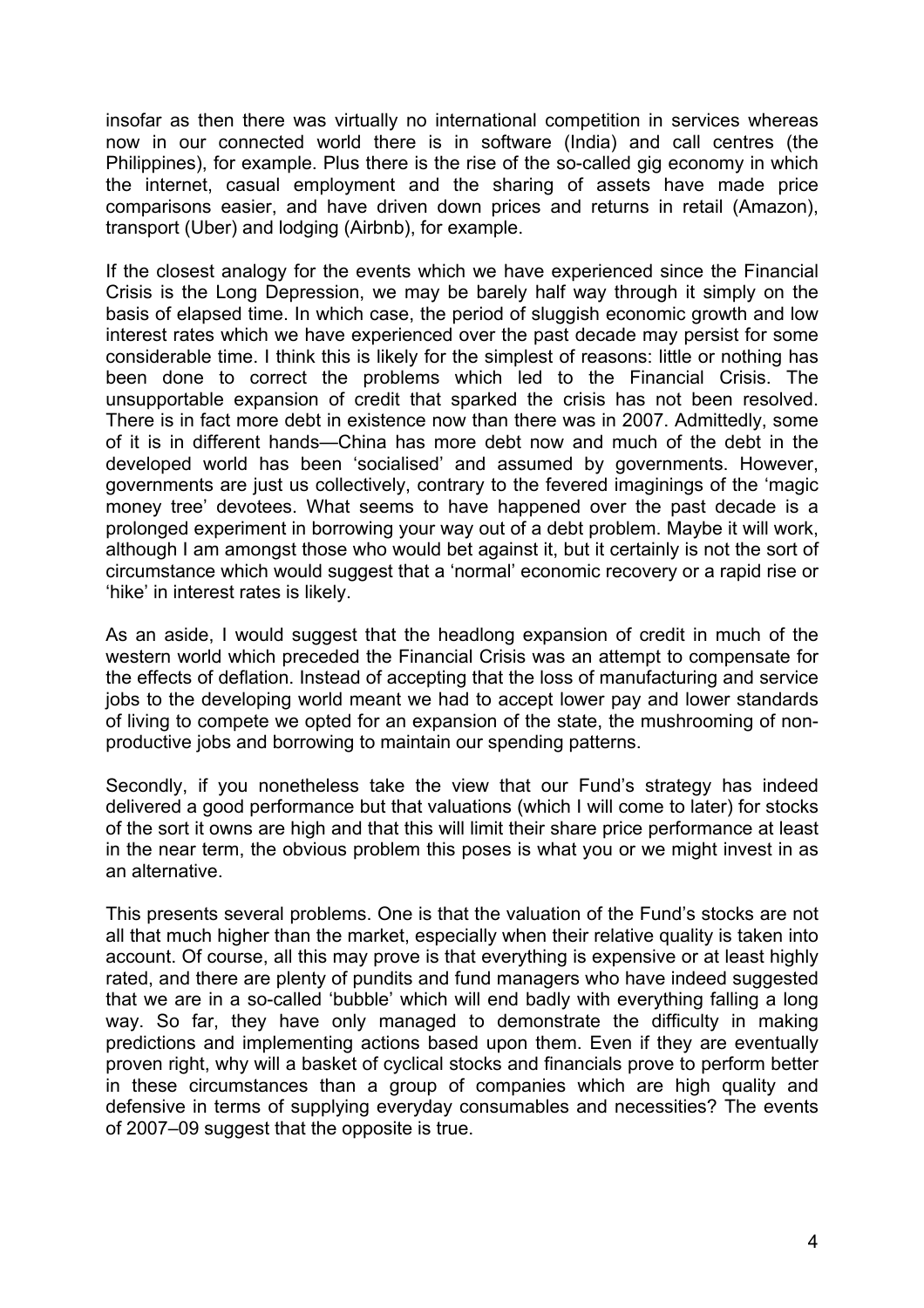There is also the fact that the alternative of investing in cyclicals, financials and socalled 'value' stocks involves investing in companies, which over time do not create shareholder value by generating returns on capital above their cost of capital and growing by deploying more capital at such favourable returns. We seek to invest in companies which accomplish this.

Quoting Warren Buffett, the 'Sage of Omaha' and arguably the best investor over the past fifty or so years has in my view become somewhat passé. It is frequently done by acolytes or imitators many of whom seem to have done only the most cursory study of what he actually does, if anything at all. So instead I am going to quote his business partner and Berkshire Hathaway's Vice Chairman, Charlie Munger:

'Over the long term, it's hard for a stock to earn a much better return than the business which underlies it earns. If the business earns 6% on capital over 40 years and you hold it for that 40 years, you're not going to make much different than a 6% return *even if you originally buy it at a huge discount.* Conversely, if a business earns 18% on capital over 20 or 30 years, *even if you pay an expensive looking price, you'll end up with a fine result'* (emphasis added).

I have no idea why Mr. Munger chose those particular rates of return but what I do know is that he is not voicing an opinion. What he is describing is a mathematical certainty. If you invest for the long term in companies which can deliver high returns on capital, and which invest at least a significant portion of the cash flows they generate to earn similarly high returns, over time that has far more impact on the performance of the shares than the price you pay for them. Yet I have been asked far more frequently whether a share, a strategy or a fund is cheap or expensive than I am asked about what returns the companies involved deliver and whether they are good companies which create value or not.

Even though Mr. Munger is right it requires a long-term investment perspective to capture that compounding by high return companies, and finding those companies is not easy especially as you need to assess their ability to grow and ward off competition. But the most difficult part of applying the investment strategy suggested by Mr. Munger's quote, and which we seek to apply, is us. Our inability to take a really long-term view, particularly through the periods when our chosen strategy and companies are not performing as well as less good companies, which are enjoying their period in the sun, is our greatest enemy.

I will leave this subject with a sporting analogy. We are often told that life is a marathon not a sprint. So is investing. Most of us will be investors for the majority of our lives. If we start investing in our 30's with current average life expectancy most of us will be investing for over half a century. It makes Mr. Munger's 40 year example seem a bit short. So why we should think about what happens over shorter time periods, like quarters or even years is a bit of a puzzle.

However, some people behave as though the best way to win this marathon is to engage the services of one hundred and five 400-metre runners (26 miles 385 yards or 42.195 kilometres divided by 0.4=105.5) who could surely run the distance faster than a single marathon runner. The analogy in investment is a strategy in which every so often you change the fund manager or stocks in your portfolio to suit whatever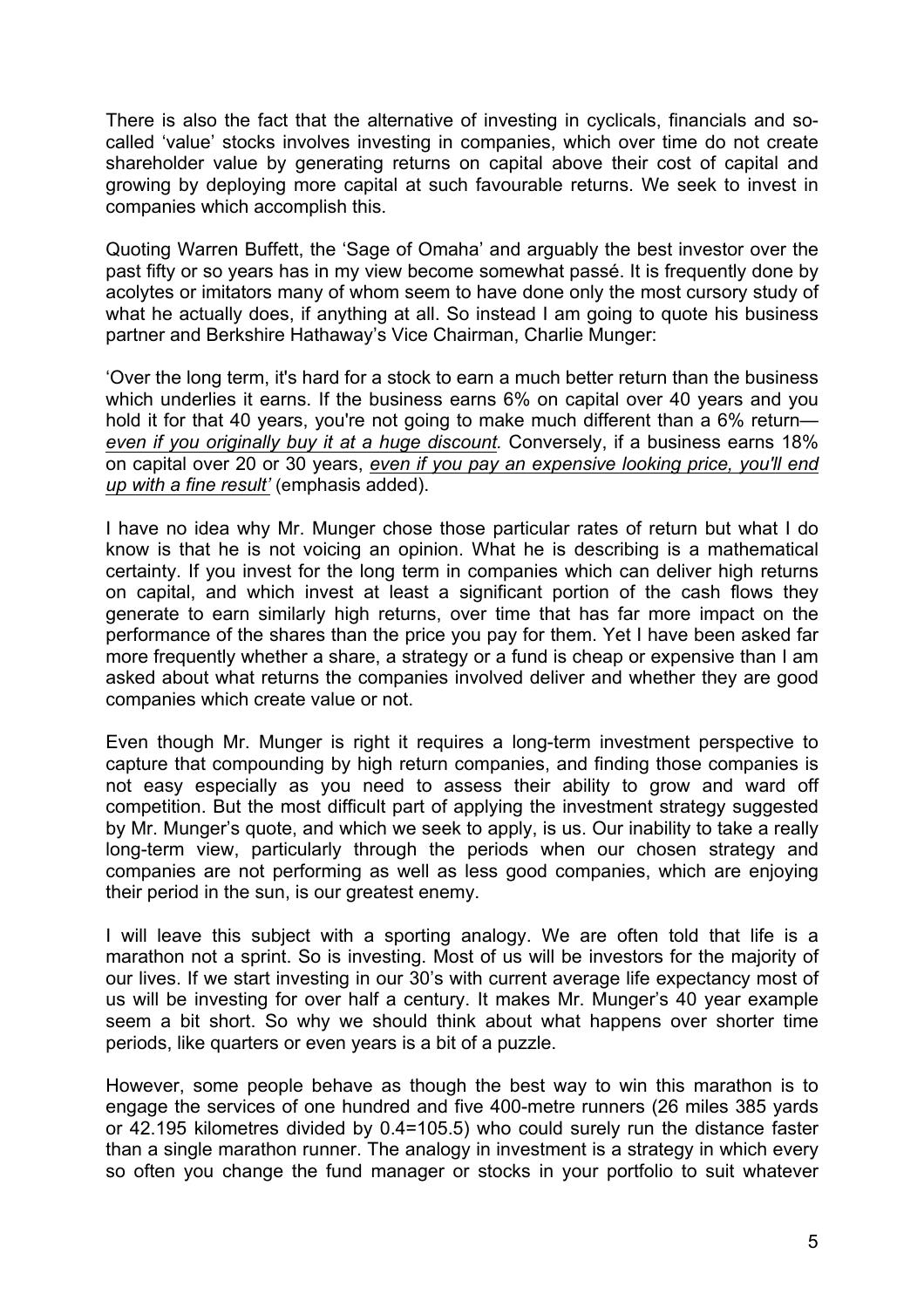change you expect in market conditions. The problem is this; if you choose the one hundred and five 400-metre runner route I presume that to make the contest against the marathon runner realistic you have to carry a baton that you hand over to the next runner. This is the equivalent of you making the decision to sell all your high quality stocks and switch into somewhat cheaper (although maybe not cheap) cyclicals and value stocks. However, I seem to recall that very often that baton gets dropped, or the changeover is not made within the allowed zone and the team is disqualified. I suppose the investment version of this is that you get the timing of your switch wrong or you sell one strategy but remain in cash.

The problem in trying to apply this sprint strategy in the real world of investment is even worse. In a relay race the runners for each stage are selected in advance. Whereas in an attempt to apply this technique in investment you would need to select whom you wish to receive the baton as you enter the changeover area each time. After all do you know in advance whether you want to go from high quality consumer staples to financials, commodity stocks or industrials, emerging markets, bonds or some combination of these? The scope for fumbled handovers is endless. And you have to do it many times to succeed with this approach.

Moving on to review the outcome for 2017 in terms of our Fund's strategy. As you hopefully know by now, we have a simple three step investment strategy:

- Buy good companies
- Don't overpay
- Do nothing

I intend to review how we are doing against each of these in turn.

As usual, we seek to give some insight into the first of those—whether we own good companies—by giving you the following table which shows what Fundsmith would be like if instead of being a fund it was a company and accounted for the stakes which it owns in the portfolio on a 'look through' basis, and compares this with the market, in this case the FTSE 100 Index and the S&P 500 Index ('S&P 500').

This year we not only show you how the portfolio compares with the major indices but also how it has evolved over time.

|                  | <b>Fundsmith Equity Fund Portfolio</b> |      |      |      |      | S&P<br>500 | <b>FTSE</b><br>100 |      |      |      |
|------------------|----------------------------------------|------|------|------|------|------------|--------------------|------|------|------|
| Year ended       | 2010                                   | 2011 | 2012 | 2013 | 2014 | 2015       | 2016               | 2017 | 2017 | 2017 |
| <b>ROCE</b>      | 29%                                    | 28%  | 29%  | 31%  | 29%  | 26%        | 27%                | 28%  | 15%  | 14%  |
| Gross margin     | 54%                                    | 58%  | 58%  | 63%  | 60%  | 61%        | 62%                | 63%  | 44%  | 41%  |
| Operating margin | 20%                                    | 22%  | 23%  | 24%  | 25%  | 25%        | 26%                | 26%  | 13%  | 13%  |
| Cash conversion  | 117%                                   | 103% | 101% | 108% | 102% | 98%        | 99%                | 102% | 97%  | 96%  |
| Leverage         | 63%                                    | 15%  | 44%  | 40%  | 28%  | 29%        | 38%                | 37%  | 52%  | 46%  |
| Interest cover   | 15x                                    | 27x  | 18x  | 16x  | 15x  | 16x        | 17x                | 17x  | 7x   | 8x   |

Source: Fundsmith LLP/Bloomberg.

ROCE, Gross Margin, Operating Profit Margin and Cash Conversion are the weighted mean of the underlying companies invested in by the Fundsmith Equity Fund and the mean for the FTSE 100 and S&P 500 Indices. The FTSE 100 and S&P 500 numbers exclude financial stocks. The Leverage and Interest Cover numbers are both median. All ratios are based on last reported fiscal year accounts as at 31<sup>st</sup> December and as defined by Bloomberg. Cash Conversion compares Free Cash Flow per Share with Net Income per Share.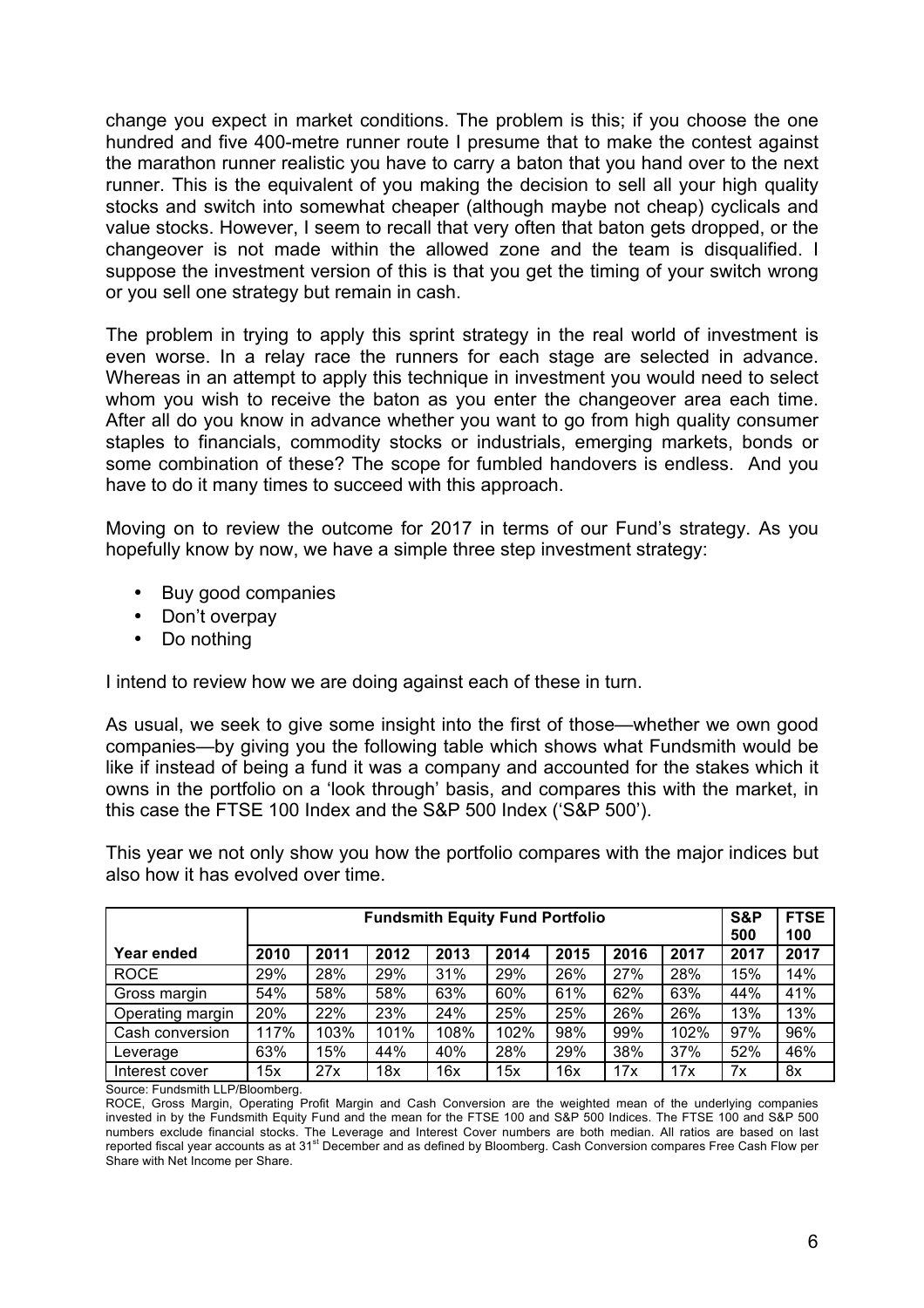The companies in our portfolio have consistently had significantly higher returns on capital and better profit margins than the average for the indices. They convert more of their profits into cash and achieve this with a much lower level of borrowing than the average company. Moreover, their average level of borrowing is significantly lower than it was when we started the Fund. The world at large may not have de-geared much but the companies in our portfolio have. Nor is this a one off—they have been achieving these superior results for many years. The average year of foundation of our portfolio companies at the year end was 1916.

Consistently high returns on capital are one sign we look for when seeking companies to invest in. Another is a source of growth—high returns are not much use if the business is not able to grow and deploy more capital at these high rates. So how did our companies fare in that respect in 2017? The weighted average free cash flow (the cash the companies generate after paying for everything except the dividend, and our preferred measure) grew by 13% in 2017. We regard this as a very good result given the generally lackluster growth which the world continues to experience.

This leads onto the question of valuation. The weighted average free cash flow ('FCF') yield (the free cash flow generated by the companies divided by their market value) on the portfolio at the outset of the year was 4.4% and ended it at 3.7% so they did become more highly rated. However, it is important to bear in mind that this is not a like-for-like comparison as our portfolio did not remain static over the year. In fact the two shares we sold—Imperial Brands and J M Smucker—had by far the highest FCF yields in the portfolio and much higher than the FCF yields of the one we purchased— Intuit. If we had not made these changes the portfolio FCF yield would have remained at 4.0% (although it is worth noting that the growth rate would have been significantly lower—the FCF of both companies fell in 2017) so some of the fall in yield was a result of our action rather than any rise in market valuations.

The year end mean FCF yield on the S&P 500 was 3.9% and the median 4.1%. The year end mean FCF yield on the FTSE 100 was 5.6% and the median 4.9%. More of our stocks are in the former index than the latter. To try to cut through all these means and medians, our portfolio consists of companies that are fundamentally a lot better than those in the index and are valued more highly than the average FTSE 100 company and slightly higher than the average S&P 500 company.

In the case of the FTSE 100 Index this is because the valuation of the index is dominated by what I would regard as uninvestable companies like Anglo American and Centrica which traded on FCF yields of around 15% as at 31<sup>st</sup> December 2017. They may be lowly rated but that does not mean that they are necessarily cheap given their poor quality. The past may not be a perfect guide but their return on capital has averaged 3% and 6% respectively since 2011 and they have achieved a total shareholder return of -35.3% and -40.7% respectively from 1<sup>st</sup> November 2010 to 31<sup>st</sup> December 2017, when our Fund (T Class Accumulation shares) has returned 261.7%. Maybe all this is about to change. It had better if you are thinking of owning them or the FTSE 100 Index.

The characteristics of the FTSE 100 Index make me marvel (as is often the case, I could stop the sentence there) at people who use the index as a product or guide to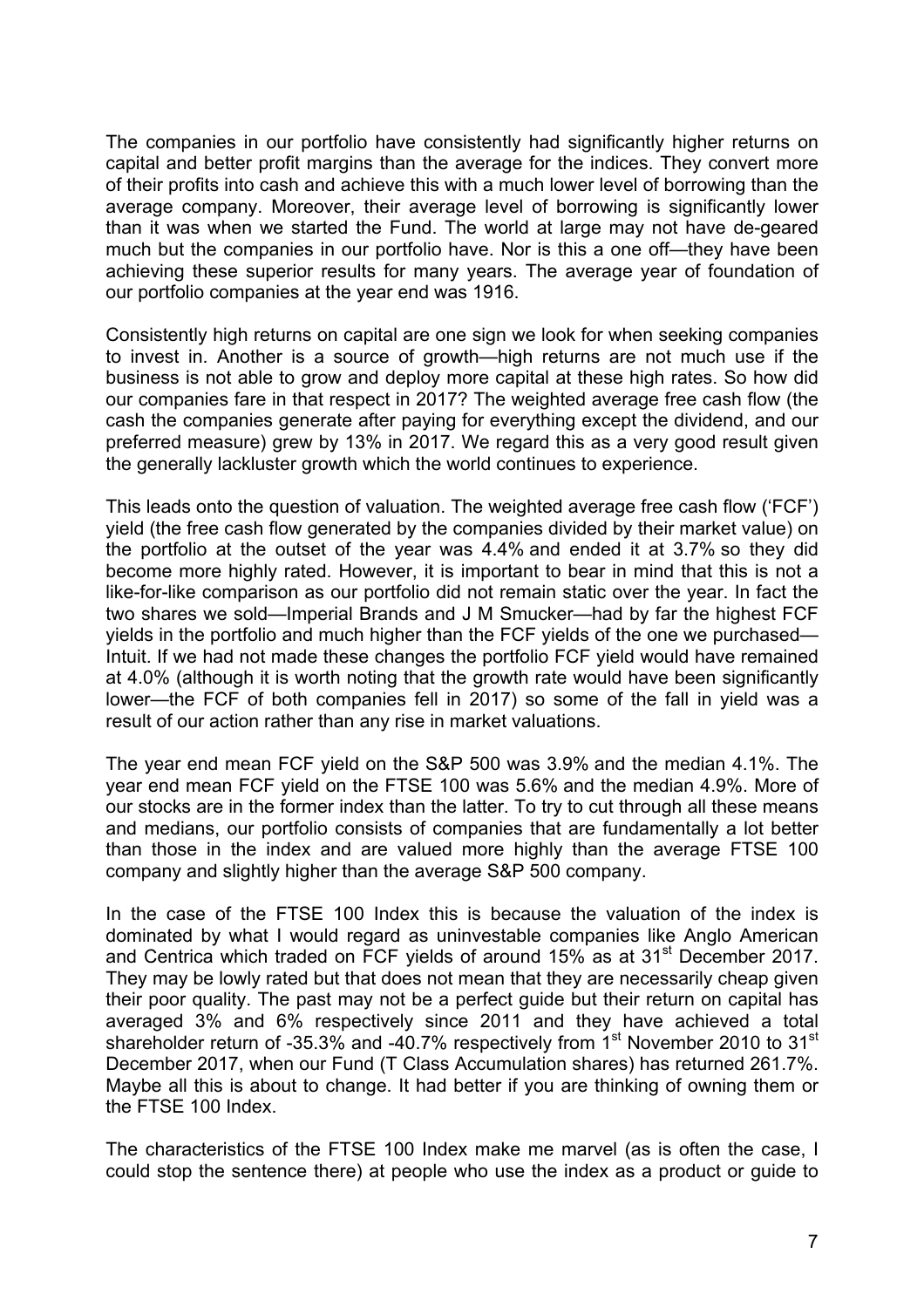enable them to 'invest in the UK'. Firstly, I have to question why you would want to restrict your investments to the UK. You may live in the UK as most of our investors do, but to quote Arthur Daley 'The world's your lobster'. You can invest outside it and it is unlikely that all or even many of the good companies in the world that you might benefit by investing in are headquartered or listed in a country which constitutes about 3% of world GDP.

There is also the question of how representative the FTSE 100 Index is of the UK economy. As at  $31<sup>st</sup>$  December 2017, of the 10 largest market cap (non-financial) companies in the FTSE 100, only three report in sterling. Only numbers 6, 8, 9 and 10 gave any UK numbers in their last reported accounts:

- For No. 6, Rio Tinto, the UK is 1% of sales. Australia is bigger.
- For No. 8, GSK, the UK is 3.8% of sales. The US is bigger.
- For No. 9, AstraZeneca, the UK is 8% of sales. Japan is bigger.
- For No. 10, Vodafone, the UK is 14.5% of sales. Germany is bigger.

Which is all a clue that investing in the FTSE 100 Index is not investing in the UK. So if you are doing so you have already, perhaps inadvertently, made the decision to invest internationally. If so, you may as well do it properly and look at companies listed abroad.

Finally, what sort of companies are in the FTSE 100? An insight into this is provided by the fact that as at  $31<sup>st</sup>$  December 2017 just 1.8% of the FTSE is in Information Technology. This compares with 23.9% in the S&P 500 Index, not the technology centric Nasdaq Composite Index. I am not suggesting that Information Technology is the only sector to invest in to capture future growth nor is it immune from becoming over-valued and delivering poor returns to investors from time to time. But if you were to ask which two sets of stocks were more likely to capture the benefit of future growth, one with 1.8% in Information Technology or one with 23.9%, I think the answer would be pretty obvious.

So for all those reasons I do not really regard the FTSE 100 as a genuine benchmark for our Fund and neither am I at all concerned about the Fund's valuation relative to it.

However, that should not be taken to mean that we are entirely comfortable with the seemingly ever higher rating which the shares in our portfolio are achieving. It is clearly a finite and reversible source of performance. However, the growth in the free cash flows of the portfolio are providing a greater portion of the performance which is how we would prefer it and what Mr. Munger might have predicted.

One aspect of our performance which we have often been asked about in the past is the degree to which it has benefited from the strength of the US dollar as the majority of the stocks we own are listed in the United States. This is a complex subject as currency exposure is driven by where a company derives its revenues rather than where it is headquartered or listed. However, this year there has been a noticeable absence of such questions. Could this perhaps be because in 2017 the best estimate we have is that the weakness of the US dollar cost our Fund some -5.9%. The performance in 2017 was attained despite this headwind.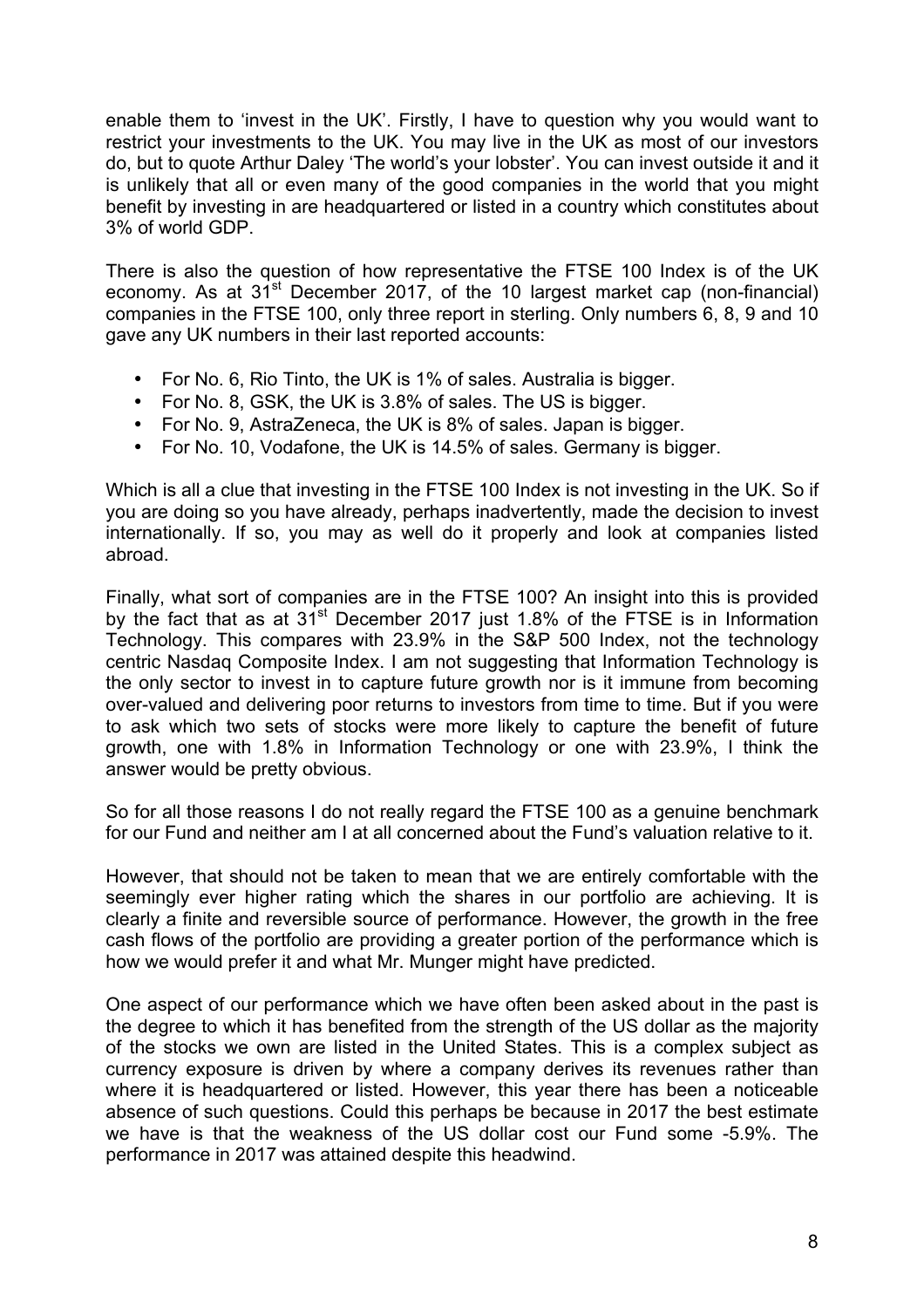For the year the top five contributors to the Fund's performance were:

| Paypal             | $+2.9%$ |
|--------------------|---------|
| Amadeus            | $+2.3%$ |
| CR Bard            | $+1.8%$ |
| Novo Nordisk       | $+1.5%$ |
| <b>Waters Corp</b> | $+1.4%$ |

CR Bard is making an appearance for the second year running, at least partly because it was bid for by Becton Dickinson, another of our portfolio companies.

The bottom five were: JM Smucker - 0.3% Imperial Brands - 0.2% Dr Pepper Snapple 0.0% Colgate Palmolive  $+0.1\%$ Reckitt Benckiser +0.1%

We sold our holdings in JM Smucker and Imperial Brands during the year.

JM Smucker was a disappointment. One half of the business is in ambient packaged food in which it is a struggle to generate growth—Folgers coffee, Jif peanut butter and Smucker's jams (jellies if you are American). However, what attracted our interest was when JM Smucker acquired the Big Heart Pet Brands pet food business from private equity. We are keen on businesses which sell to pet owners, such as IDEXX, albeit indirectly, and we had made a very good return on the Big Heart business when it was owned by Del Monte before it was acquired by private equity. However, the outcome in terms of the margins and returns achieved on the business by JM Smucker proved to be disappointing and we were concerned by the management's reaction to this especially as JM Smucker is a family controlled company.

Imperial Brands is the former Imperial Tobacco that we had held since the inception of the Fund. We had become increasingly concerned about the company's positioning in terms of its lack of exposure to the developing world and to the next generation reduced risk products such as heat not burn devices, all of which has led to volumes falling at a rate that it is difficult to cope with. We were even more concerned by the management reaction which we literally could not understand.

Colgate makes the table of our five worst performers for the second year running even though it is our smallest position. It has been facing a tough time with its largest market being Brazil.

Turning to the third leg of our strategy which we succinctly describe as 'do nothing', minimising portfolio turnover remains one of our objectives and this was again achieved with a portfolio turnover of 5.4%^ during the period. It is perhaps more helpful to know that we have held 13 of our portfolio companies since inception and we spent a total of £1.3m or just 0.011% (1.1 basis points) of the Fund's average value over the year on voluntary dealing (which excludes dealing costs associated with fund subscriptions and redemptions as these are involuntary).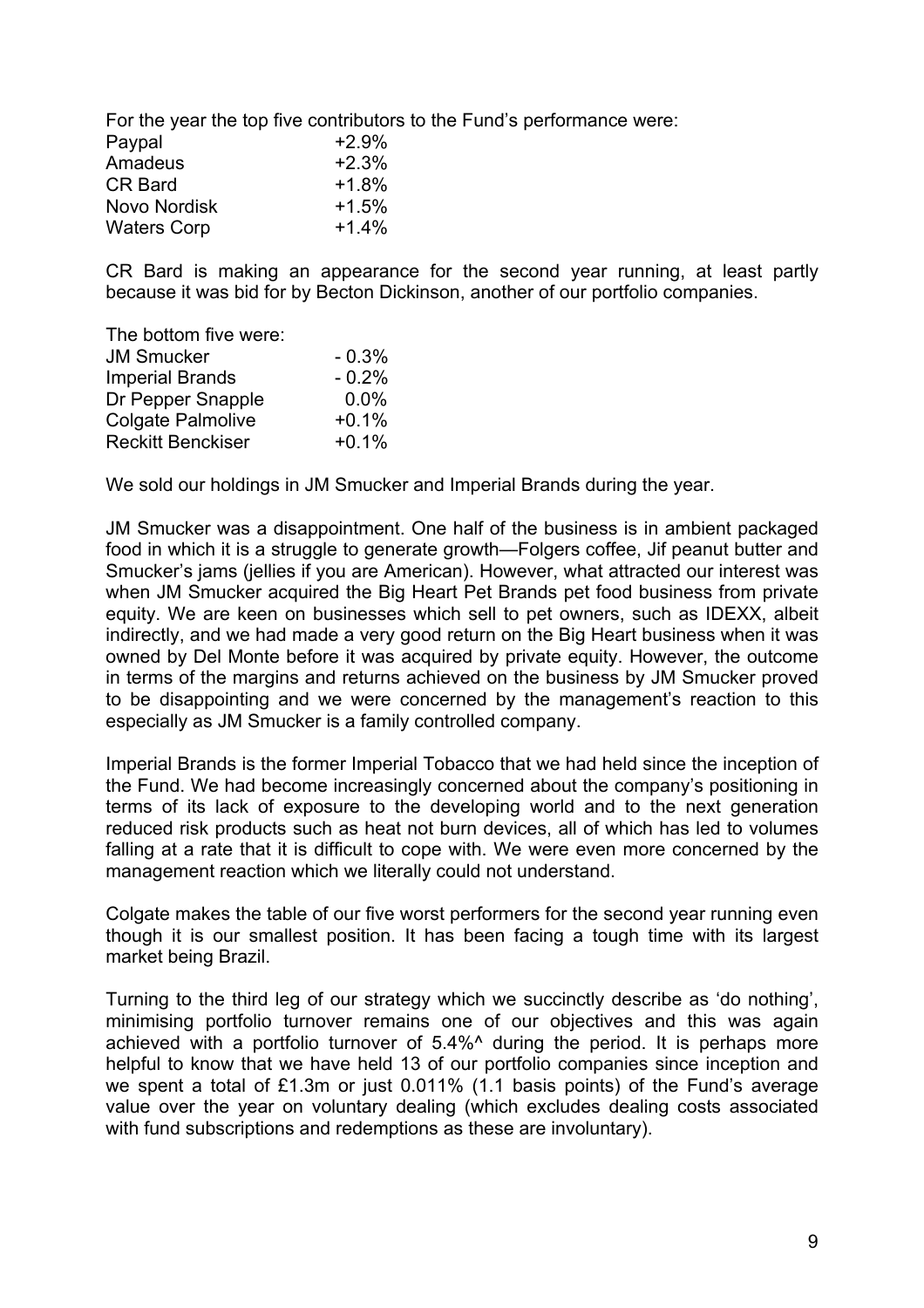Why is this important? It helps to minimise costs, and minimising the costs of investment is a vital contribution to achieving a satisfactory outcome as an investor. Too often investors, commentators and advisers focus on or in some cases obsess about the Annual Management Charge ('AMC') or the Ongoing Charges Figure ('OCF'), which includes some costs over and above the AMC, which are charged to the Fund. The OCF for 2017 for the T Class Accumulation shares was 1.05%. The trouble is that the OCF does not include an important element of costs—the costs of dealing. When a fund manager deals by buying or selling investments for a fund, the fund typically incurs the cost of commission paid to a broker, the bid-offer spread on the stocks dealt in and, in some cases, transaction taxes such as stamp duty in the UK. This can add significantly to the costs of a fund yet it is not included in the OCF.

We provide our own version of this total cost including dealing costs, which we have termed the Total Cost of Investment ('TCI'). For the T Class Accumulation shares in 2017 this amounted to a TCI of 1.08%, including all costs of dealing for flows into and out of the Fund, not just our voluntary dealing. We think that figure will prove to be low if or when other funds produce comparable numbers. However, we would caution against becoming obsessed with charges to such an extent that you lose focus on the performance of a fund. It is worth pointing out that the performance of the Fund tabled at the beginning of this letter is after charging all fees which should surely be the main focus.

This year I thought I would use the opportunity afforded by this letter to talk about socalled activism and takeovers since we have seen a lot of events in these areas in the past year which have affected the companies we own and follow.

Investment is a world in which words get used in confusing ways. Take the words active and activism. Active investors are the opposite of passive investors who simply seek to replicate the performance of an index. At Fundsmith we are active investors our Fund will only own a maximum of 30 shares (it owned 27 as at 31<sup>st</sup> December 2017) and we limit it to a few sectors which have the characteristics we seek: consumer staples, some consumer discretionary products, healthcare and technology being the main sectors. So we are far removed from a passive investor. However, we change our portfolio positions very infrequently which I suppose makes us an inactive active investor. You can see why people are often confused.

Activists are a different animal. They seek to benefit by causing change in corporations they invest in. Activists are usually active managers but some of them are passive (I'm not making this up) as they seek to improve the returns on their index fund by agitating for change where they feel it is necessary. So I suppose they could be described as passive activists. Still with me?

On the whole we are not fans of activism. Too often it seems to follow a playbook that has the following steps:

1. The activist 'buys' a stake in a company. I have put 'buys' in inverted commas because often much or all of the stake is held through derivative products which means that the activist can announce a seemingly large position in the company's stock whilst risking and committing relatively little actual cash. This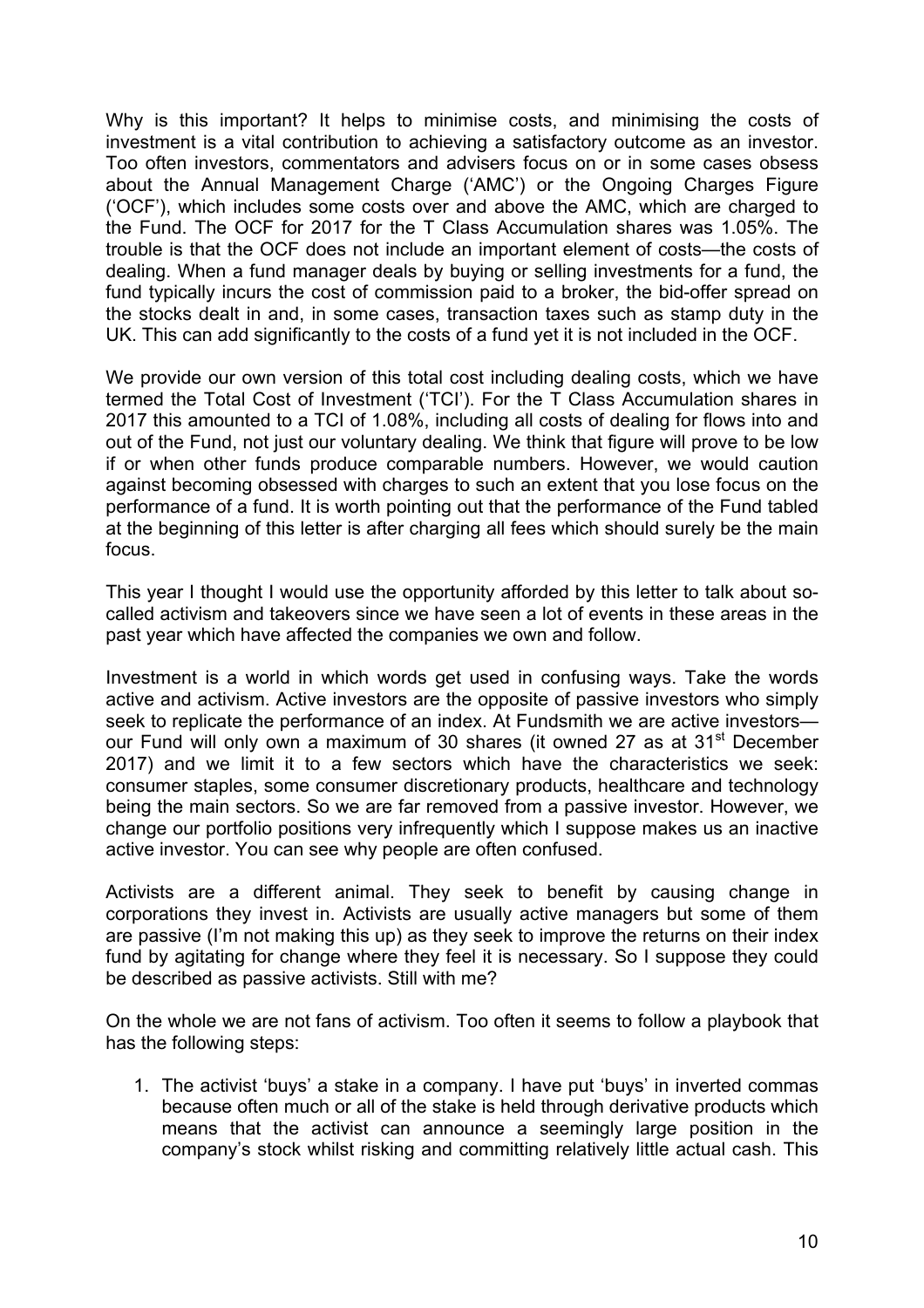methodology also gives some clue as to the activist's time horizon which may not coincide with ours, as derivatives have an expiry date whereas stocks don't.

- 2. Engage in a public row with the target company and seek board representation, a spin-off of part of the business, a merger with or sale to a competitor, raise debt to execute a share buyback (the activist can helpfully tender stock to assist with this) etc.
- 3. If the company responds by following the activist's demands they then sell their stake.
- 4. We and other long term shareholders are left with a company that has incurred fees and diverted time from running the business to respond to the activist and execute the changes, which is now potentially more fragmented, more highly leveraged and has had to install new management.
- 5. Rinse and repeat with another victim investment.

We have many possible objections to this process. In our experience a dialogue in which you seek to change someone's behavior is best at least started in private. Seeking a public spat at the outset seems to us to be more closely aligned with a desire to seek a certain public profile rather than to effect corporate change. Often the proposals hinge on a misconception or two. We have often been told that if a company has two divisions and one is in a slow growing segment and one is faster growing (like PepsiCo with soft drinks and snacks) then if the two are separated (as Nelson Peltz suggested to PepsiCo) the faster growing one will attain a higher stock market rating once on its own. This is probably true, but won't that be compensated by a lower rating on the slower growth division? Of course not for the activist who intends to sell out as soon as possible. Thankfully in our view, on this occasion Mr. Peltz was unsuccessful and PepsiCo remains a drinks and snack business, which is not to say that we think everything is fine with PepsiCo's management or that Mr. Peltz is always wrong, of which more later.

Leveraging up the balance sheet to buy back stock is a frequent demand of activists and is invariably described as 'returning cash to shareholders' and not only when it is suggested by activists. The correct description for this action should be 'returning cash to exiting shareholders' as we remaining shareholders don't receive any of it and this perhaps best encapsulates the problem we identify with this practice. Those of us who actually seek to own the company and remain shareholders see debt raised to take out shareholders who wish to exit. It is beyond us why we would want that to happen unless the shares purchased are demonstrably cheap.

However, whilst we question the motivation and methods of activists, and how companies respond to them, we do not always disagree with them. For example, we agreed with Carl Icahn's view that separation of the two businesses which were part of eBay (the eBay marketplaces business and PayPal the payment service provider) would set PayPal free to grow more rapidly, and as you can see PayPal is the largest contributor to our Fund's performance over the past year.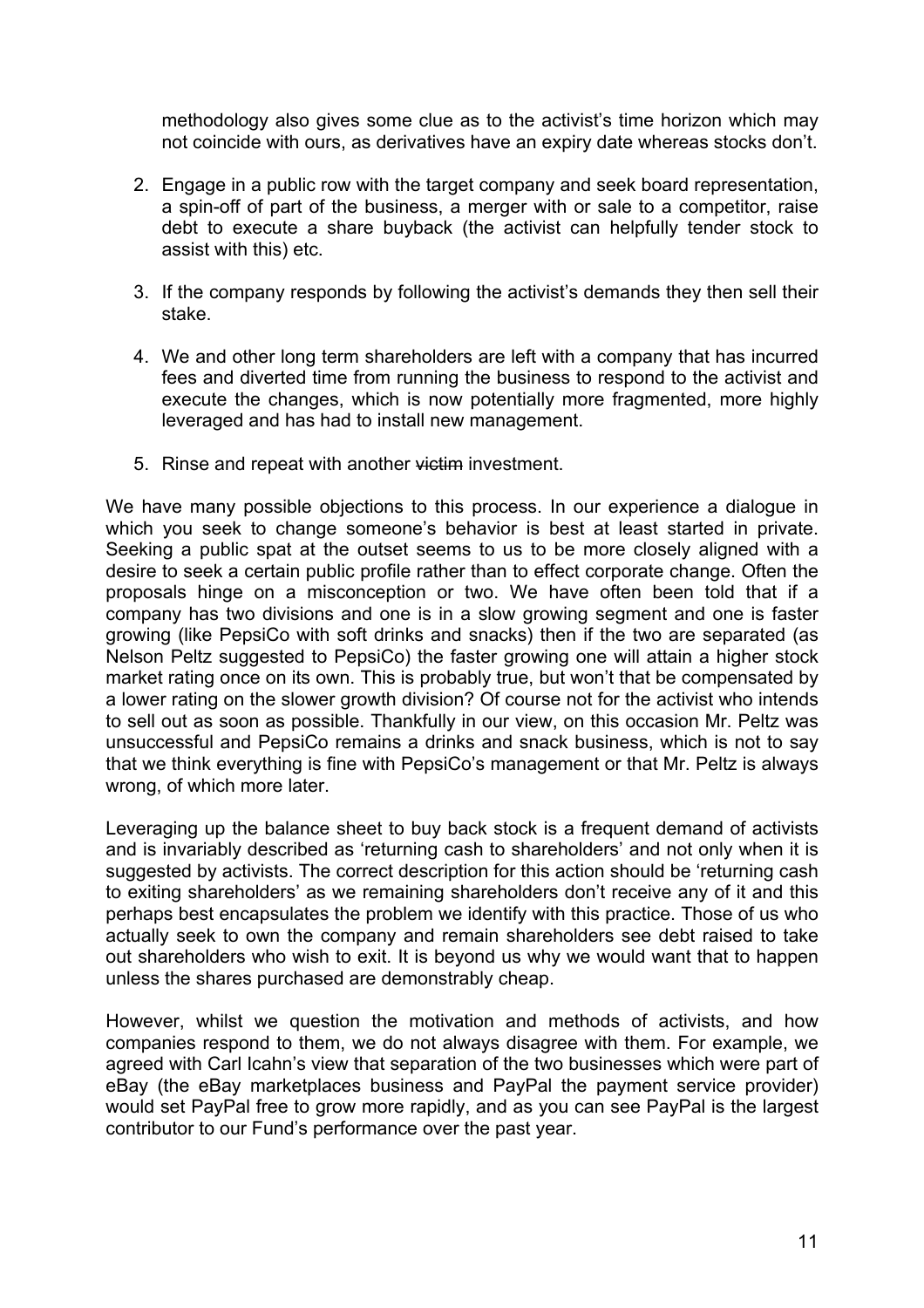Quite a lot happened to affect our portfolio companies and we have seen some takeover activity in the past year. In addition to the bid for CR Bard and the bid approach from Kraft Heinz for Unilever, activists became involved in ADP and Nestlé, which we own, and P&G, which we had already sold, but which remains in our Investable Universe of stocks we would own given certain conditions. I thought it might therefore be helpful to investors if I described our reaction to each of these in turn, since we may not be very active in the sense of changing portfolio positions but we are often engaged in thinking about situations such as these.

## **Automatic Data Processing ('ADP') / Pershing Square**

Payroll and HR services company ADP was approached by activist fund Pershing Square, led by Bill Ackman, who had 'bought' an 8.3% stake. The inverted commas are because this stake involved 36.8m shares, 28.0m of which were in fact call options and not actual shares. This did not amount to true ownership in our view since Pershing Square had no right to vote the shares covered by those call options and neither had they expended the cash to purchase the shares.

Pershing Square's approach to ADP became a public row and proxy contest with Pershing Square delivering a 168 page presentation, several letters suggesting ways to improve operating efficiency, which might be summarized as 'cut costs quickly', and demanding three board seats.

The reaction of the ADP management was interesting. They did not do what so many managements do when faced with an activist by issuing new guidance showing an increase in forecast profits or margins, increasing the dividend and/or share buybacks. Instead they challenged the analysis and assumptions underlying the Pershing Square proposals. We found this direct and refreshingly honest.

The stock had significantly outperformed the S&P 500 Index over the past five years even before Pershing Square became involved. Maybe it could have done even better if Mr. Ackman is right, but during this period the management has also had to oversee a transition of the business from one which was mainly paper based to one where its products are delivered by a variety of electronic means, and it is not as though Pershing Square's suggestions were without risk. We therefore decided to give the ADP management something rather old-fashioned, called the benefit of the doubt, and so voted with them and against Pershing Square's proposals. We suspect there are far worthier targets for Mr. Ackman to attack even within our portfolio.

## **Nestlé / Third Point**

Hedge fund Third Point, run by Dan Loeb, purchased a \$3.5bn stake in Nestlé and in his June letter to investors Mr. Loeb talked of Nestlé's 'unrealized potential for margin improvement and innovation in its core businesses, an un-optimized balance sheet, a number of non-core assets'.

Third Point's approach to Nestlé strikes us as close to the activist playbook which I described earlier in that it calls for 'improving productivity'; 'returning capital to shareholders'; 're-shaping the portfolio'; and 'monetizing its L'Oréal stake'.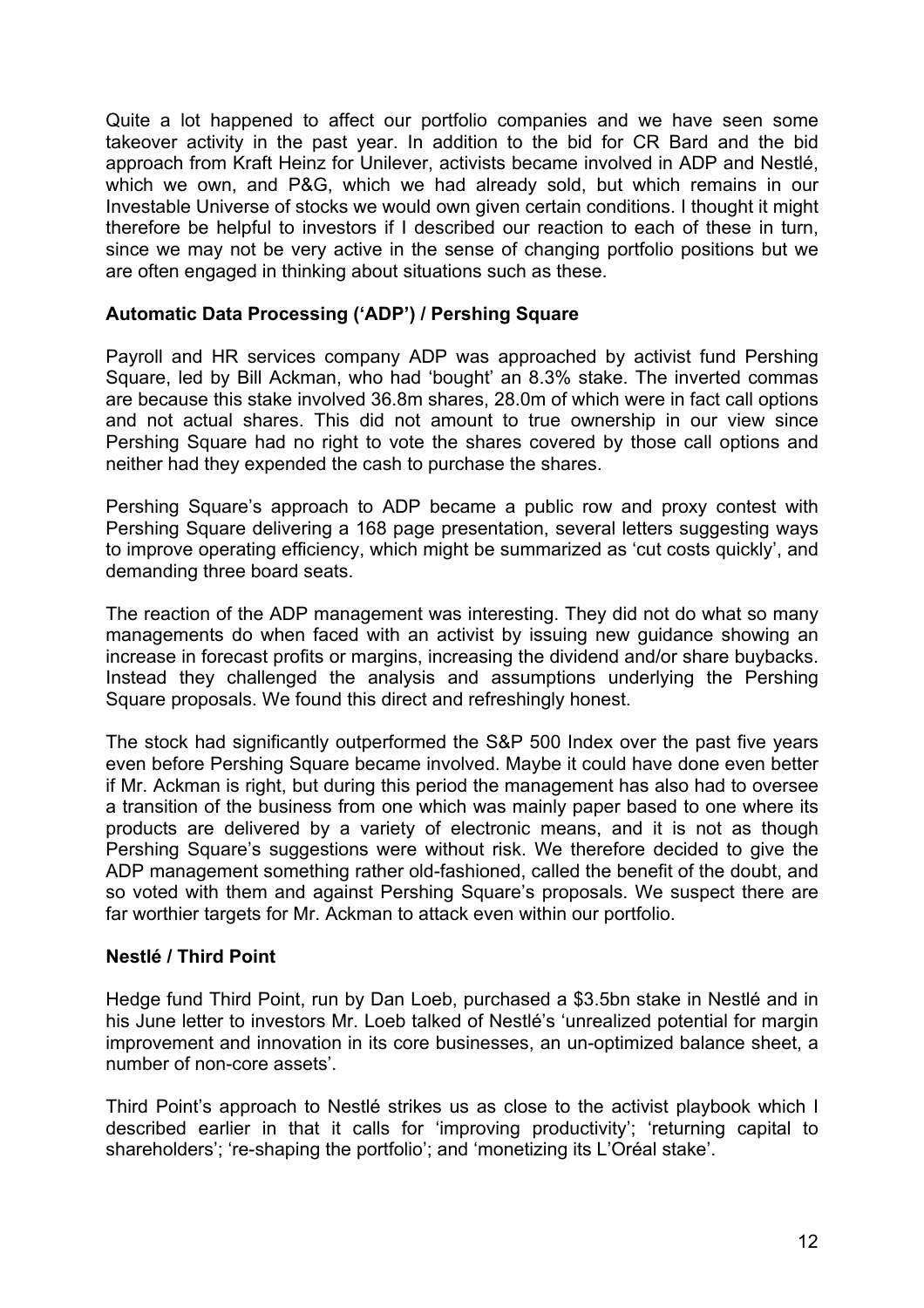In respect of productivity, Mr. Loeb said Nestlé should 'adopt a formal margin target'. He went on to specify the margin level he believes Nestlé should formally target as '18–20%' by 2020. There is more to attaining an improvement in profitability than committing to a target. The approach reminds me of the G20 meeting in 2014 at which the countries committed to attaining GDP growth of more than 2%. If it's that simple, why not commit 3% or even 4%? Some people seem to believe that GDP growth or profit margins can be conjured up by a commitment. Sadly it may take rather more than that.

In respect of returning capital, Mr. Loeb says that 'capital return in conjunction with a formal leverage target makes sense as well'. He goes on to say that raised leverage would provide share buyback capacity, which would probably be a better use of cash than acquisitions given high valuations (remember that bit please).

Mr. Loeb mentions 'Re-shaping the portfolio' and invokes the fact that the company has over 2,000 brands, some of which he believes could fetch 'above-market multiples' given 'large synergies to potential acquirers'. He also thinks Nestlé should consider 'accretive, bolt-on acquisitions in high growth and advantaged categories' (presumably despite the 'high multiples in Nestlé's sector' he already mentioned).

His proposal for 'Monetizing the L'Oréal stake' is based on his belief that the stake is 'not strategic and shareholders should be free to choose whether they want to invest in Nestlé or some combination of Nestlé and L'Oréal'. He ended by saying that divestiture 'via an exchange offer for Nestlé shares…would accelerate efforts to optimize its capital return policies, immediately enhance the company's return on equity ('ROE') and meaningfully increase its share value in the long run as earnings improve over a reduced share count'. Fairly obviously the enhancement of ROE from disposal of a stake which is equity accounted is purely cosmetic but then again some people are impressed by cosmetic changes. We are not amongst them and if I had managed to acquire a 23% stake in the world's leading cosmetic company, as Nestlé has, I would need some more compelling arguments to persuade me to dispose of it.

Nestlé's first response to Third Point came only two days after Mr. Loeb's letter. This talked about 'value creation'. However it did include one specific, namely the announcement of a CHF 20bn share buyback program.

A more detailed response came when Nestlé CEO Mark Schneider and other executives presented at the Nestlé investor day on 26<sup>th</sup> September. The company set a new formal margin target—up 150–250bps from the underlying 16% in 2016 to 17.5–18.5% by 2020; and said that it would accelerate share buyback activity. It also said that as well as the already announced decision to 'explore strategic options' for the US confectionery business, it was 'actively adjusting its product portfolio...as shown by the recent investments in Blue Bottle Coffee, Sweet Earth and Freshly'. However the company defended the L'Oréal stake.

On the whole we are not impressed when a company announces new margin targets, share buybacks and acquisitions and/or disposals in response to activists or takeover approaches. The question which always springs to our mind is 'If these things are possible and desirable, why weren't you already doing them?' In the case of Nestlé,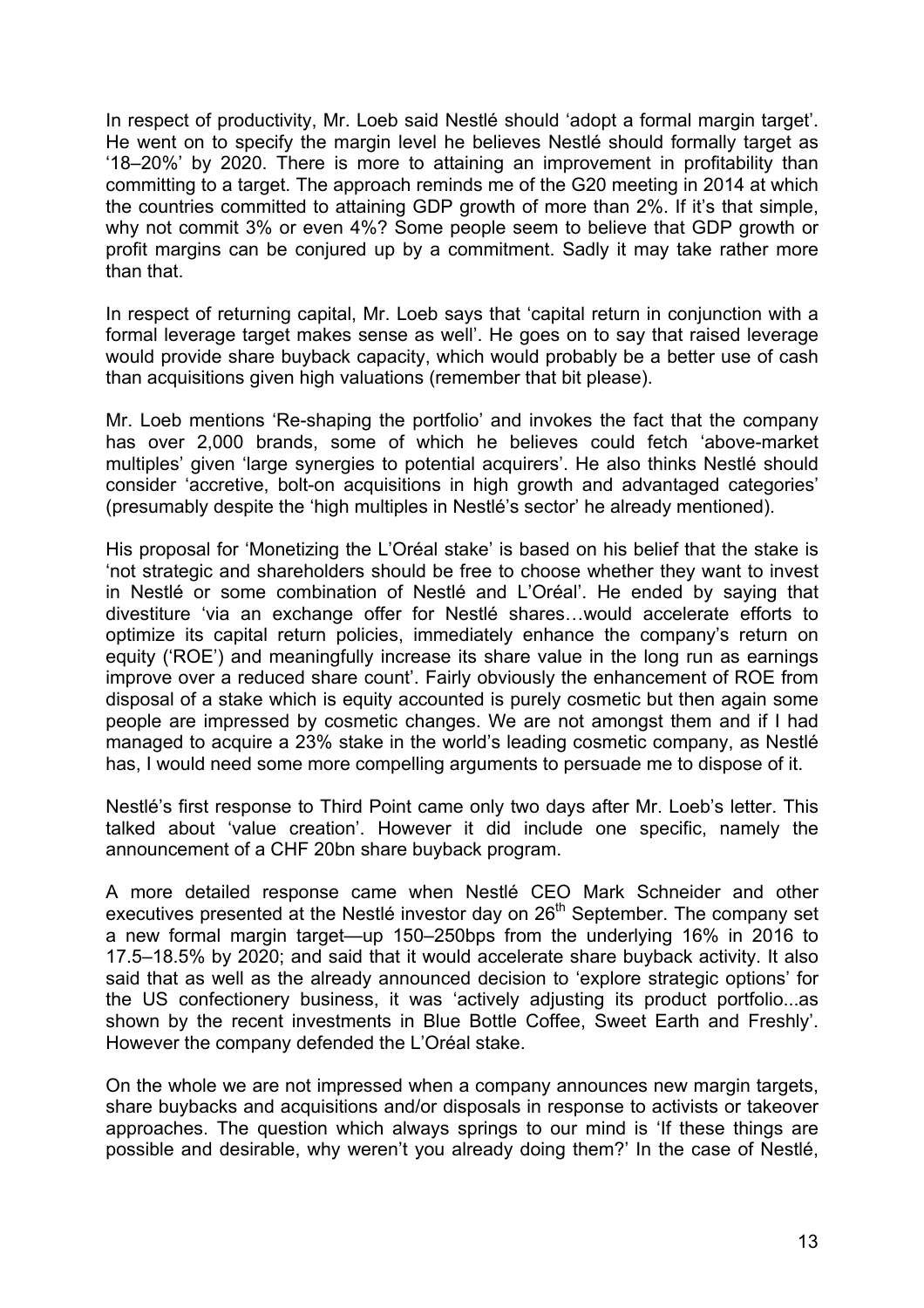however, the CEO Mark Schneider should probably not be criticised for this as he is new in the role so he can't be blamed for any past dilatoriness.

To date Third Point's approach to Nestlé has not lead to anything we are required to vote on which may be just as well.

## **Procter & Gamble ('P&G') / Trian**

Trian is a fund run by Nelson Peltz whom I have already mentioned in the context of PepsiCo. Although we don't directly have a dog in this particular fight, as we do not have any P&G in our portfolio, it still resides in our Investable Universe and so an investment is still regularly considered by us, and as we sold our stake because of concerns about P&G's strategy we are interested in what Mr. Peltz had to say.

Trian's plan for P&G was detailed on 6<sup>th</sup> September. It called for 'organizing P&G in a way that promotes accountability, faster decisions and responsiveness to local preferences'; 'ensuring management's \$12–13bn productivity plan actually delivers'; 'fixing the innovation machine'; 'improving development of small, mid-size and local brands, both organically and through M&A'; 'winning in digital'; 'addressing P&G's insular culture'; 'improving corporate governance, including aligning management compensation with market share gains'.

The page after these proposals—i.e. very much to the fore of the piece—details what Trian is 'NOT' (they wrote the word in capital letters) recommending. Among the things which they are not recommending—a break-up of the company, a new CEO, replacement of any directors, taking on excessive leverage, pension benefits cuts, slashing of R&D, marketing or capital expenditure budgets, cost cuts which might impact product quality, moving out of Cincinnati. We like this approach. The next page reminded us that all Trian was seeking was that 'Nelson become 1 of 11 (or 12)' directors of P&G and that it is ridiculous to suggest that as one person out of 11 or 12, he would 'derail' P&G.

The Trian presentation is 93 pages long and is all centred around P&G having a poor organizational structure—'suffocating bureaucracy and complexity'—which means that no one is accountable, decisions take forever and so forth. When we sold our P&G stake the fact that the company is the overwhelming market leader with Gillette but was ranked no. 50 in online shave clubs struck as illustrating the sort of point Mr. Peltz was making.

David Taylor, P&G CEO, went on Jim Cramer's CNBC programme at one point calling some of Peltz's proposals 'very dangerous'. They strike me as more dangerous to Mr. Taylor than to P&G's shareholders.

Mr. Peltz succeeded in his bid to win a board seat even though P&G is said to have spent more than \$100m of shareholders' money to prevent it. We wish him well with his endeavours. His presence makes P&G more interesting to us.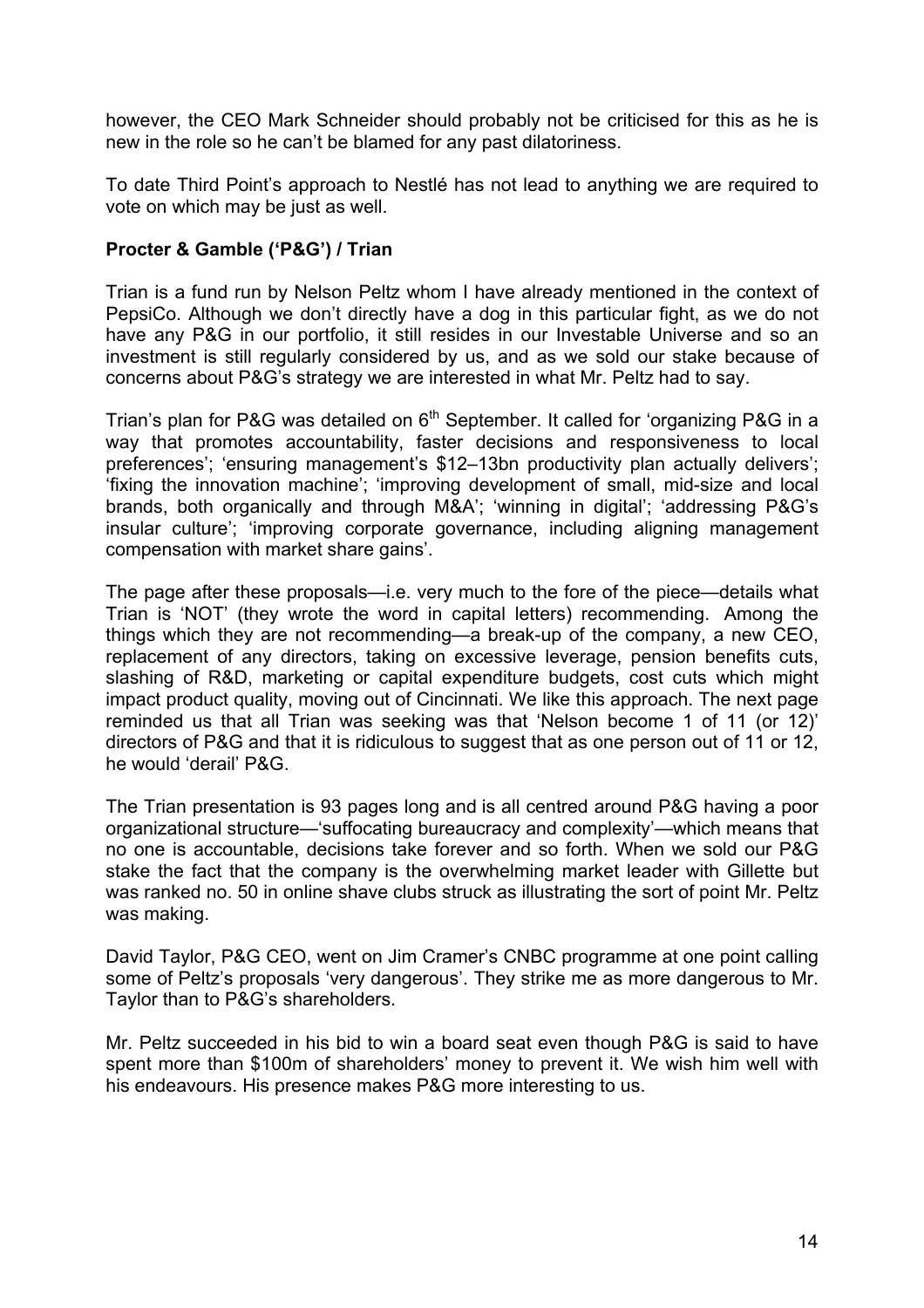## **Unilever / Kraft Heinz**

On 17<sup>th</sup> February, the story broke that Unilever had received a bid approach from Kraft Heinz, the listed food products company controlled by 3G, the Brazilian entrepreneurs who also control AB InBev, the world's largest brewer, and Burger King, together with Warren Buffett's Berkshire Hathaway.

On 22<sup>nd</sup> February, Unilever put out two releases by way of immediate response. The first was entitled, 'Unilever guidance update' which said that Unilever 'now expects core operating margin improvement for 2017 to be at the upper end of its 40–80bps guidance'. The second release said, 'Unilever is conducting a comprehensive review of options available to accelerate delivery of value for the benefit of our shareholders. The events of the last week have highlighted the need to capture more quickly the value we see in Unilever. We expect the review to be completed by early April, after which we will communicate further.'

On 6<sup>th</sup> April, Unilever announced the results of this review. The company said it was:

- 'Accelerating its 'Connected 4 Growth' programme and targeting a 20% underlying operating margin, before restructuring, by 2020'
- Combining the foods and refreshment units into one unit, 'unlocking future growth and faster margin progression'
- Establishing a net debt/EBITDA target of 2x
- Launching a €5bn share buyback program
- Raising the dividend by 12%—about double the recent rate of increase

This approach clearly falls foul of our scepticism when management produces rabbits from a hat when an activist or takeover comes into view. We think we should already have seen the rabbits or at least been told about their existence.

To hopefully be clear, we are not fans of Kraft Heinz. We have never owned any shares in Kraft Heinz or its constituent parts. Although 3G has managed to operate the business with efficiency as they have AB InBev, to produce great cost savings leading to operating profit margins of 23% in 2016 and strong gains for owners, well certainly for 3G and Berkshire Hathaway, we have never found a business which can cut its way to growth. Although the Kraft Heinz management are certainly handicapped in this regard by the nature of the company's brands, which are mostly not in growing areas of the market, the sort of people and approaches you need to grow businesses tend not to flourish in cultures in which the emphasis is on cost cutting.

However, the contrast between their approach and that of Unilever does raise some questions for Unilever's management which remain unanswered. To give you a simple illustration of this, in 2016 Unilever had €52.7bn of revenues and an average of 169,000 employees, thus revenue per employee of about €312,000. Kraft Heinz had €23.8bn of sales and an average of 41,500 employees, and so revenue per employee of about €574,000. Kraft Heinz has slightly less than half the sales of Unilever but manages to achieve this with less than a quarter of the number of the employees. You don't have to be a fan of brutal cost cutting to see that Unilever has a case to answer here.